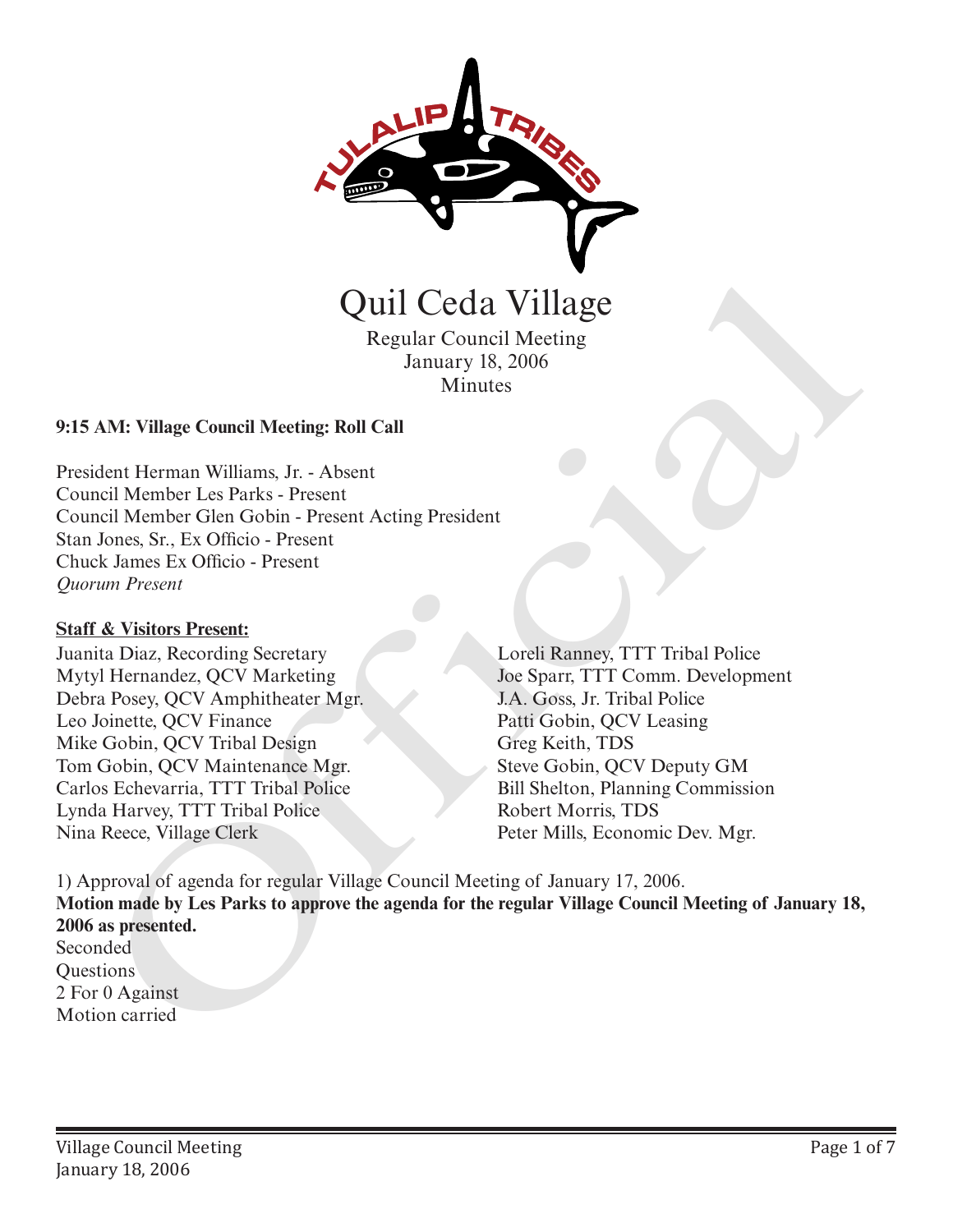2) Approval of minutes for regular Village Council Meeting of December 20, 2005. **Motion made by Les Parks to approve the minutes for the regular Village Council Meeting of December 20, 2005**  Seconded Questions:

2 For 0 Against Motion carried

## **Tulalip Tribes Police Department**

3) Monthly Report for Quil Ceda Village Discussion: Jay Goss, Carlos Echevarria, Les Parks, Debbie Posey, Chuck James,

The chief gave a report on various crimes throughout the reservation. Data from 2004 and 2005 were presented. An automated system is now implemented at the dispatch call center to keep a true count of calls coming in. Theft is up for the Quil Ceda Village. Car theft has also increased. There is an increase in vehicle collisions for the Quil Ceda Village reported. Is there a patrol officer on duty at all times for the Village? Yes, 24/7. Council gave encouraging comments to keep up the good work.

## **4) Resolution 2006-001**

Discussion: Lynda Harvey, Glen Gobin, Jay Goss, Chuck James

Staff is requesting that the Village Council adopt the Resolution for the NIMS system for the Village. The Tulalip Tribes has already adopted the resolution for the reservation. Federal funding is available for this program. The NIMS protocols must be followed to receive funding. The NIMS has been presented at the casino and staff there will be trained for the new program. The tribal police would like to represent the tribe and QCV for the NIMS program. This tribe is one of the only tribes to completely comply with this program. Travel and training is funded by grants. Tulalip Tribus Police Department<br>
3) Monthly Report for Quil Ceda Village<br>
Discussion: Jay Goss, Carlos Echevarria, Les Parks, Debbie Posey, Chuck James.<br>
The chird gave a report on various errines throughout the reservati

**Motion made by Les Parks to adopt Resolution 2006-001 to support the request for The Tulalip Tribes Police Department's National Incident Management System(NIMS) Implementation Plan.**

Seconded Questions: 2 For 0 Against Motion carried

# **5) Resolution 2006-002**

Discussion: Les Parks, Jay Goss, Lynda Harvey, Glen Gobin, Steve Gobin

There are three trainings that are mandated. Most of the training will be conducted locally. The resolution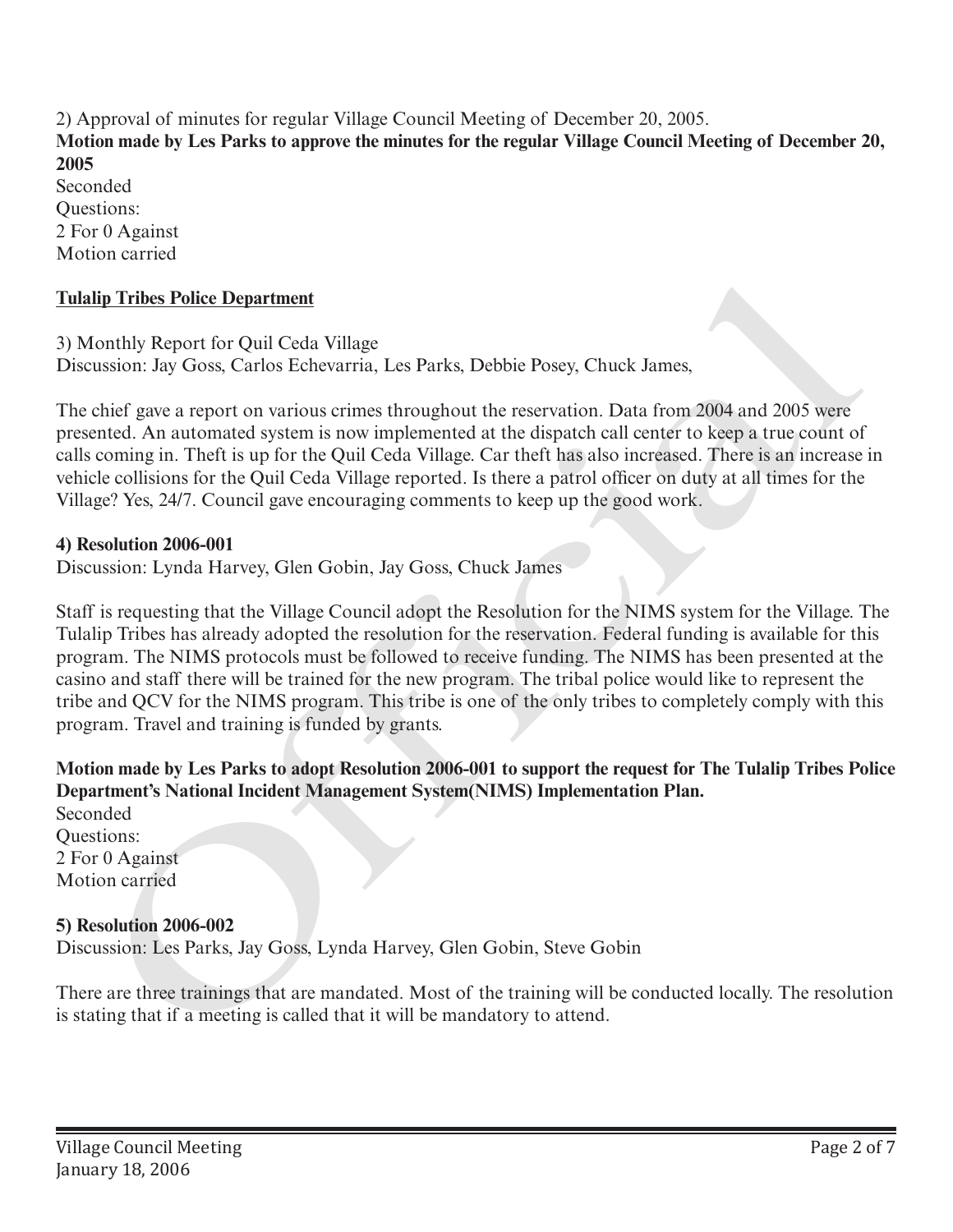**Motion made by Les Parks to adopt Resolution 2006-002 to support the request by Chief of Police for mandatory meetings and trainings for requested department personnel to further promote emergency management efforts.**

Seconded

Questions: Is the mandate by federal agencies? Yes. The purpose is to man the positions. These people need the training. The trainings will work with staff's schedules.

2 For 0 Against Motion carried

## **6) Resolution 2006-003**

**Motion Made by Les Parks to adopt Resolution 2006-003 to appoint the homeland security representative to Chief Jay Goss of The Tulalip Tribes Police Services, whom in turn will delegate the responsibility to Sgt. Carlos Echevarria for the intentions of promoting emergency management within the Quil Ceda Village and representing the Village interests at the Region 1 Homeland Security Council.** ison carried<br>
scoling 2006-003<br>
scoling 2006-003<br>
scoling David Sor En-Utalia) Tribes Plotice Ecrives, whom in turn will delegate the responsibility to Sgt<br>
on Midde by Les Parks to adopt Resolution 2006-003 to appoint the

Seconded **Ouestions** 2 For 0 Against Motion Carried

## **Quil Ceda Village Governmental Affairs**

7) Out of State Travel Request for Tracie Stevens

**Motion Made by Les Parks to approve the out of state travel request for Tracie Stevens to attend the National Congress of American Indians Executive Council Winter Session in Washington, DC at a cost of \$2,507.75 to come from the Governmental Affairs budget.**

Questions: Seconded 2 For 0 Against Motion carried

8) Out of State Travel Request for Suzi Wright Sent to Tulalip Tribes Services Committee

# **Quil Ceda Village Utilities**

9) Review of amendments for the Contract with Air Products and Chemicals, Inc. Discussion: Tommy Gobin, Steve Gobin, Glen Gobin, Les Parks

A motion was passed at the December meeting requesting changes to the contract. There have been changes to the contract; there will be an additional cost for electrical installation, clarifying billing process. The total cost for the oxygen systems, excluding electrical installation is \$134,074. Staff will present the bids and resolution at the next council meeting. Legal has reviewed the contract. Staff is requesting that the council allow the purchase of the equipment. How long will this take to install. It will take approximately 1 week and 1 week with a consultant to train staff for technical assistance. Is there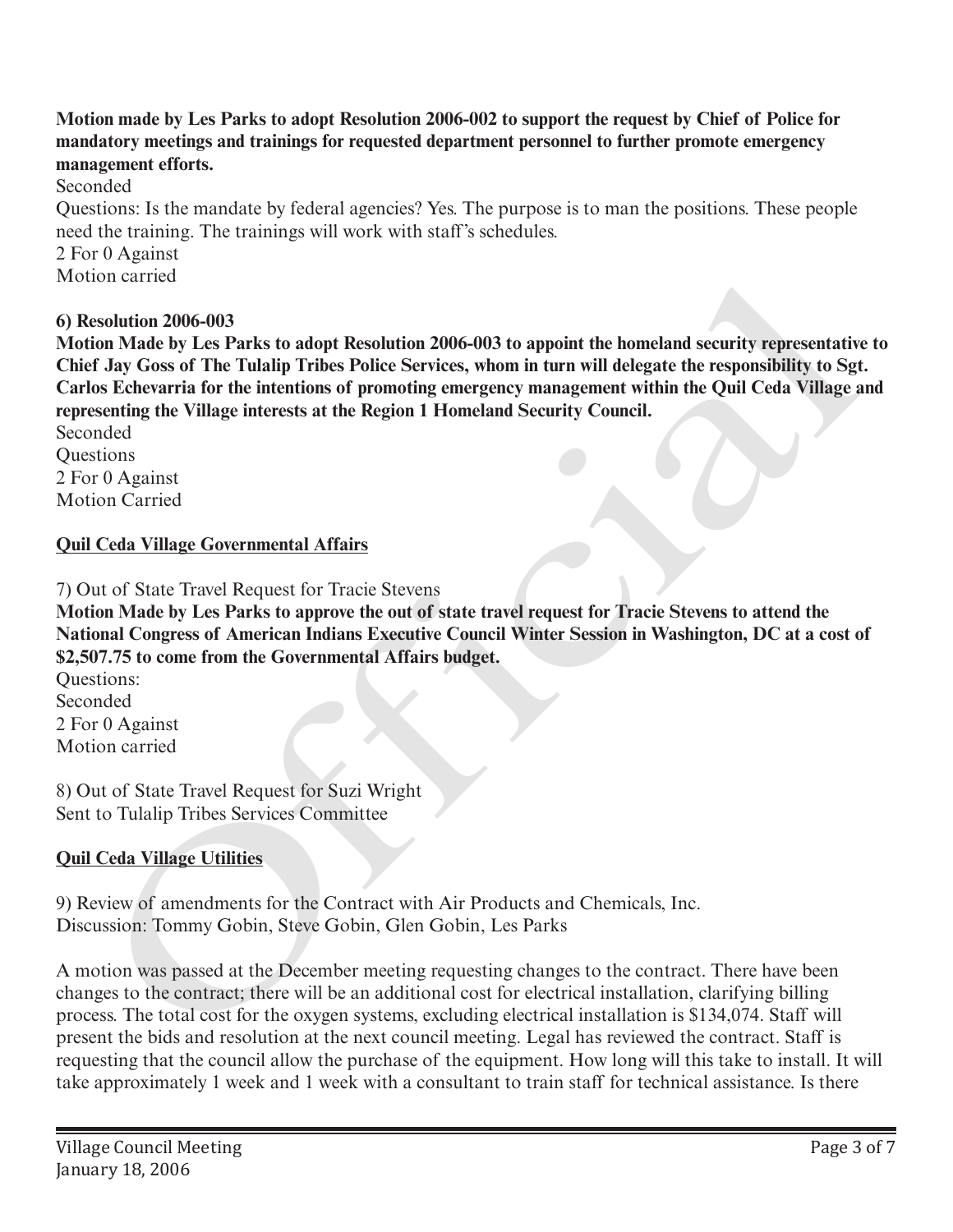any reason that this may not work? Staff has researched and there should be a positive impact for the organic composition for the plant. Council will sign and the company will also need to provide signature. Direction to proceed from council was given.

10) Bid from Bush Electrical No information at this time given.

# **Quil Ceda Village Tribal Design**

11) Bids for Signage for the Quil Ceda Village Administration Office Discussion: Mike Gobin, Glen Gobin, Les Parks, Steve Gobin

Bids went out for signage for the Quil Ceda Village offices. The lowest bid was from CDI. Staff is requesting that CDI is approved for the scope of work. Are there issues with the sign's size? This has been approved for permits by Community Development. Is there a timeline? Council is requesting that the project go out for re-bid with written specific times.

**12) Resolution 2006-004**

No action taken.

# **Quil Ceda Village Economic Development Department**

13) Out of State Travel for Nina Reece

**Motion made by Les Parks to approve the out of state travel request for Nina Reece to attend the 4th Semiannual Native American Finance Conference in Las Vegas, NV at a cost of \$1,807.65 to come from the Quil Ceda Village Administration budget. Seconded**

Questions: 2 For 0 Against Motion carried

14) Discussion For Amendment of the Boundaries of Quil Ceda Village Discussion: Bill Shelton, Glen Gobin, Peter Mills, Stan Jones, Sr., Joe Sparr, Steve Gobin

A motion made to address land by Ross Lake has been made by the Planning Commission to protect the area that is considered sacred. The newest lease clarifies that there are boundaries from the fence on. The language of the boundaries needs clarification from Legal. Rain Water Road should be adequate. Staff has reviewed the charter and the boundary is conclusive with the map given. Staff is requesting that the Economic Development review and bring this back to the next council meeting. Sids for Sigmage for the Quil Cedu Village Administration Office<br>usion: Wike Gobin, Glen Gobin, Les Parks, Steve Gobin<br>went out for signage for the Quil Ceda Village offices. The lowest bid was from CDI. Staff is<br>went out

### **15) Resolution 2006-005**

**Motion made by Les Parks ratifying Tulalip Tribes Resolution 2005-424 and adopting Resolution 2006-005 approving the Quil Ceda Village 2006 Budget.**

Seconded Questions: 2 For 0 Against Motion carried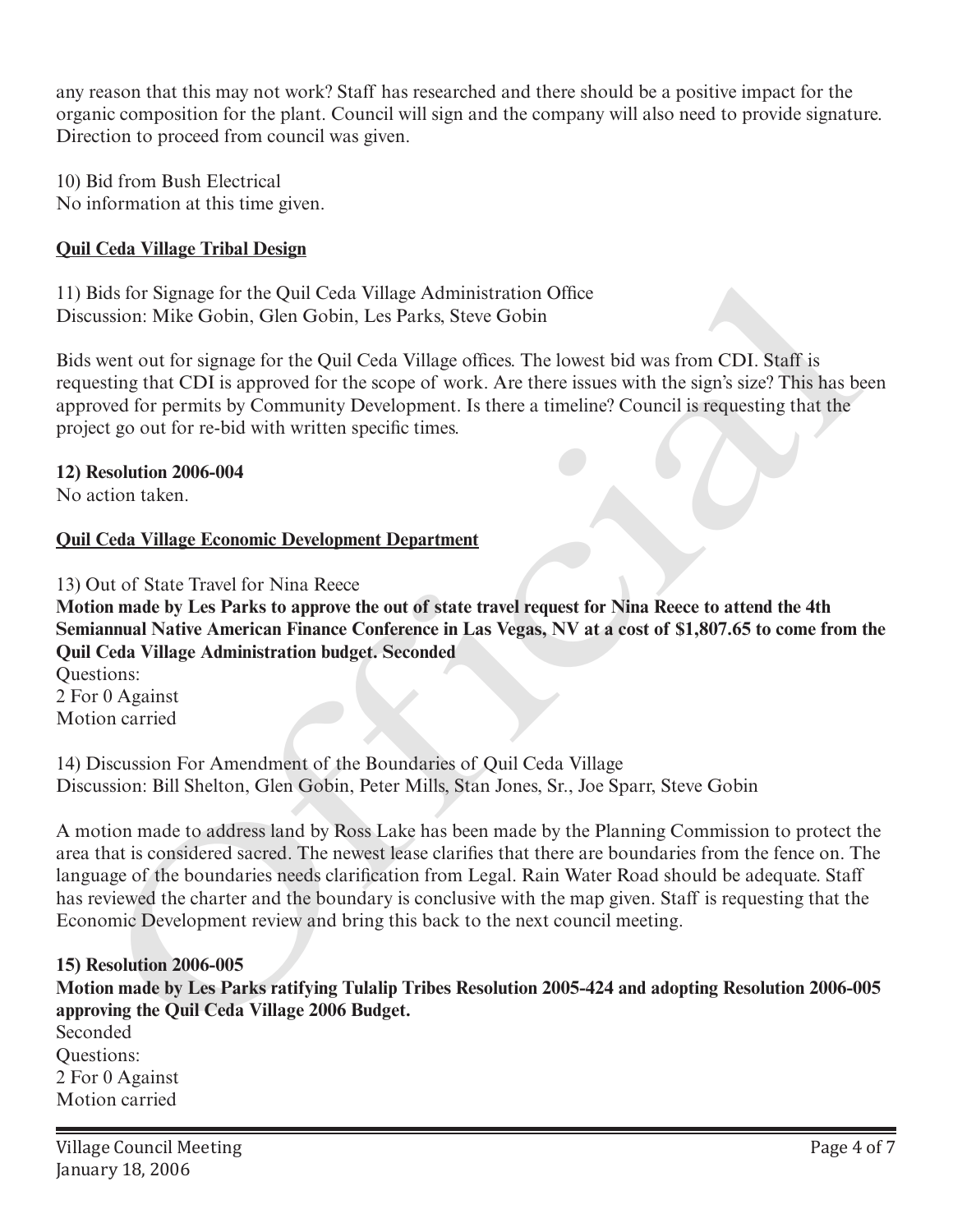16) Discussion: Draft for the Solid Waste Collection Ordinance Discussion: Nina Reece, Glen Gobin, Steve Gobin, Les Parks

Recommendations made by RabonCo. Legal has reviewed. There was a question regarding the charges. Not provided at this time. Council would like a strike out copy of the draft. Who brought the initial request? It was a request from the public. Legal drafted the proposal. Staff is waiting for the fees to be assessed. The proposal will be ready for adoption by the next village council meeting. Council is requesting a summary page included at the next meeting.

# **Quil Ceda Village Economic Development Department**

17) Discussion: Agenda for the 2006 QCV Charette Discussion: Peter Mills, Glen Gobin, Chuck James, Patti Gobin

Staff would like the involvement of the tribe and the casino. Topics for discussion are: land, housing, membership growth, population, and an action agenda will be provided. The meeting will be the 25th and 26th of January 2006. Council is requesting that a tentative invitee list be provided.

# **18) Resolution 2006-006**

Discussion: Peter Mills, Les Parks, Glen Gobin

Economic Development budget has money in it to do this. As the trench goes in, staff would like to include the gas line. This is an extension of the line already located within the Village.

### **Motion made by Les Parks to adopt Resolution 2006-006 to expend \$297,736.00 to install a natural gas line along 27th Avenue.**

Seconded Questions: Council would like staff to work on a preliminary estimate on installing street lighting along 27th Avenue. This is to highlight the need to move forward on this. 2 For 0 Against Motion carried requesting a summary page included at the next meeting.<br>
17) Discussion: Agends for the 2006 QCV Charttle<br>
17) Discussion: Agends for the 2006 QCV Charttle<br>
Discussion: Peter Mills, Glen Gobin, Chuck James, Patti Gobin<br>
Sh

# **19) Resolution 2006-007**

Discussion: Les Parks, Peter Mills

**Motion made by Les Parks to adopt Resolution 2006-007 to transfer 10% of the lease funds to account 37 for repairs and maintenance of the Retail Center.**

Seconded **Ouestions** 2 For 0 Against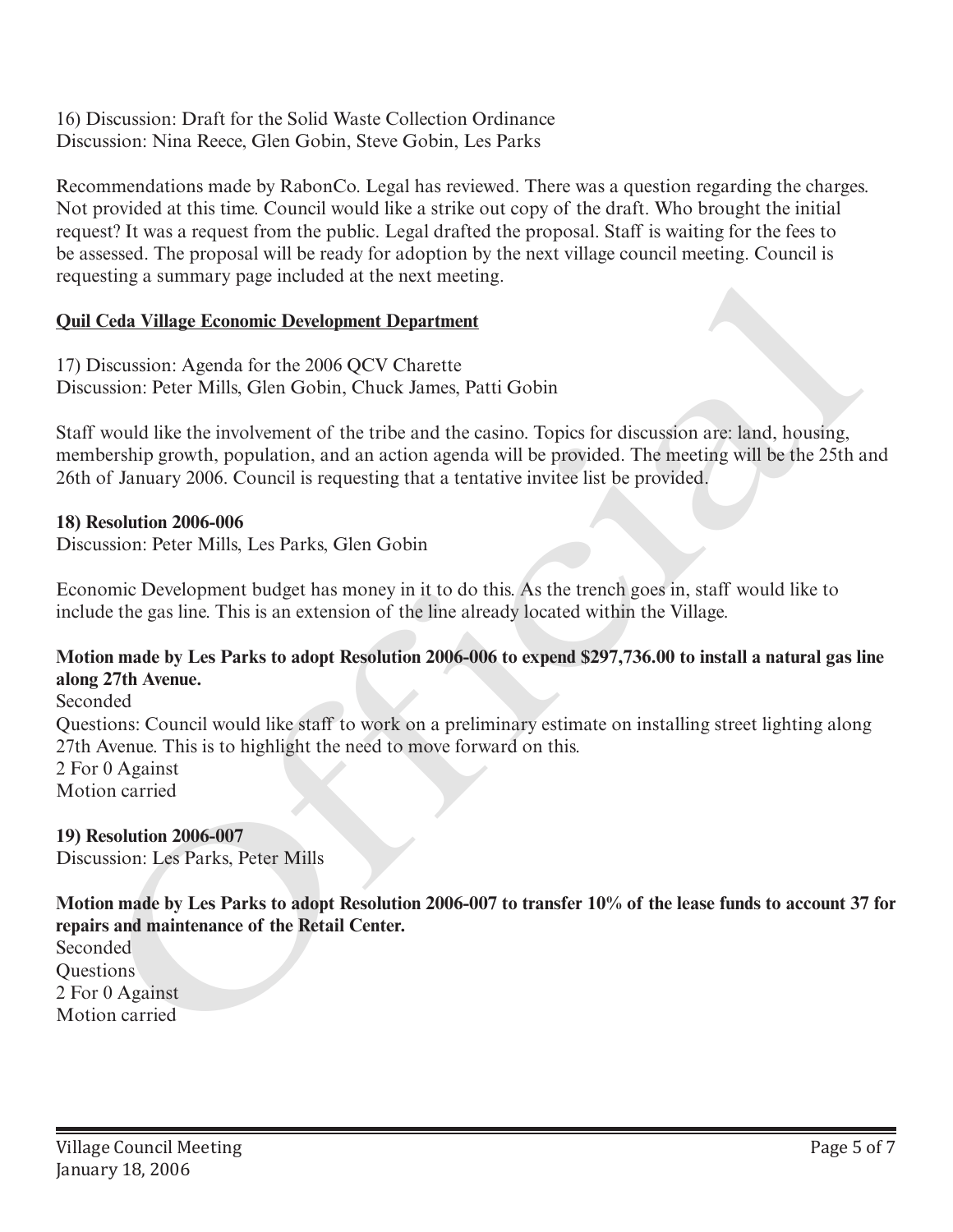## **Quil Ceda Village Marketing**

#### **20) Resolution 2006-008**

Held over to a later date.

### **Tulalip Data Services Department**

#### 21) Out of State Travel Request for Ray LeBar and Martijn van de Rhee

**Motion made by Les Parks to approve the out of state travel request for Ray LeBar and Martijn van de Rhee to attend the RSA Conference 2006 in San Jose, CA at a cost of \$2,449.61 and \$2,297.61 to come from the Tulalip Data Services budget.** 

Seconded Questions: 2 For 0 Against Motion carried

### 22) Out of State Travel Request for Greg Keith

**Motion made to approve out of state travel requests for Greg Keith , Travis Hill, and Richard Brown to attend the ParaSun Technologies, Inc. Technical Support and Services Review conference in New Westminster, BC at a cost of \$336.94 each to come from the Tulalip Data Services budget.**  Seconded 2017 of State Iravel Request for Kay Lenar and Marrijn van de Knee<br>
the moment be NESA Conference 2006 in San Jose, CA at a cost of \$2,449.61 and \$2,297.61 to come from the BSA Conference 2006 in San Jose, CA at a cost of

Questions: 2 For 0 Against Motion carried

23) Out of State Travel Request for Travis Hill Approved with item #22

24) Discussion: Procedures for the Telephony process. Held over to the next Village Council Meeting

### **Tulalip Tribes Cablevision**

25) Out Of State Travel Request for Richard Brown Approved with item #22

### **Quil Ceda Village Amphitheatre**

26) Out of State Travel Request for Debra Posey

**Motion made by Les Parks to approve out of state travel for Debra Posey to attend the Pollstar Concert Industry Awards in Las Vegas, NV at a cost of \$1,893.33 to come from the Quil Ceda Village Amphitheater budget.**

### Seconded

Questions: What is this conference? The conference will allow staff to network with talent buyers and to